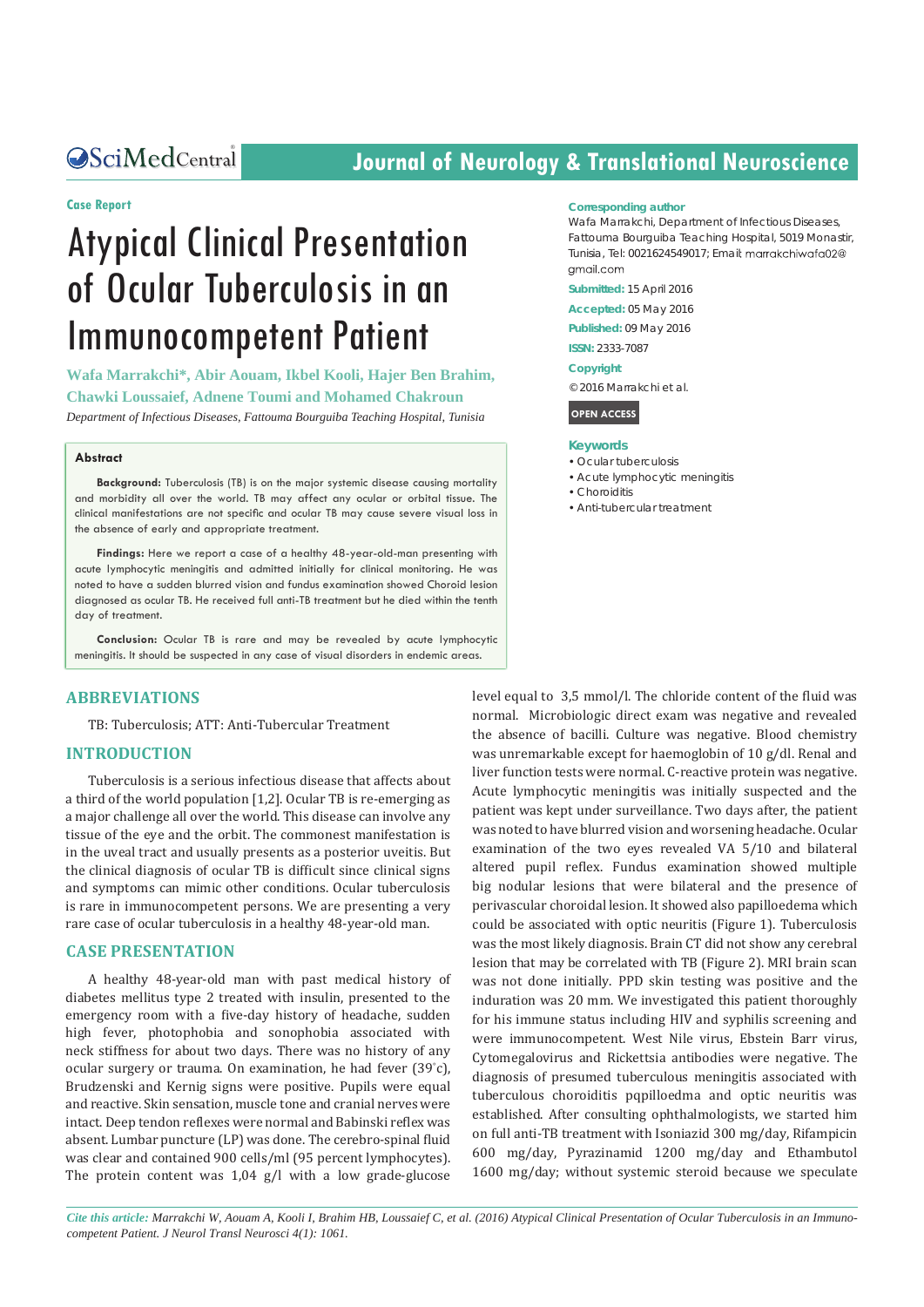# Central



 **Figure 1** Bilateral multiple big nodular lesions that were bilateral and the presence of perivascular choroidal lesion. It showed also papilloedema.



 **Figure 2** CT scan of brain was normal and did not show any cerebral or optic nerve lesions.

that cortico-steroids therapy may cause the progression from choroiditis to endophtalmitis. In the tenth day of treatment, the patient was noted to have clinical deterioration with worsening neurological signs, sudden loss of vision and confusion. Fundus examination showed the progression of the chorio-retinal lesion to the macula. The patient presented sudden coma and died before Brain MRI.

# J Neurol Transl Neurosci 4(1): 1061 (2016) **2/3**

# **DISCUSSION**

Tuberculosis is a serious infectious disease caused by acidfast bacteria belonging to *Mycobacterium tuberculosis* complex. It affects predominantly the lungs although it can affect every organ of the body [3]. It remains a major global health problem with an estimated 8,6 million people who have developed TB and 1,3 million death in 2012 [2,3]. All parts of the eye may be affected by TB. Tuberculosis is an under-diagnosed etiological agent in the choroiditis, uveitis, and optic neuritis. The most common ocular manifestations are chorio-retinitis and uveitis [3]. The disease affects predominantly young to middle age man. The other factors that may increase the risk of acquiring ocular TB are alcoholism, drug addiction, HIV infection, immunosuppressive conditions and diabetes mellitus. Ocular TB results either from haematogenous seeding from the primary complex or contiguous spread of variable bacilli or as local manifestations of a hypersensitivity reaction to circulating tubercular proteins. Posterior uveitis is the most common clinical presentation of ocular TB, followed by panuveitis, with granulomatous anterior uveitis [4]. The main site is the choroid where the high oxygen tension may promote organism growth. TB-associated choroiditis is usually characterized by multifocal pattern, with chorio-retinal lesions variable in shape, number, size and location [4]. In the present case, the lesions presented as choroidal tubercles which appear as multiple bilateral nodular lesions. Choroidal tubercles are foci of granuloma in the choroid. Nearly 30% of patients with disseminated TB or tuberculous meningitis may exhibit small choroidal lesions [4]. It has been reported in association with meningoencephalitis or meningitis like in our case. According to ophthalmic examination in this case, the optic nerve was also affected and the manifestations were in the form of papilloedema. Optic nerve involvement is a common complication and in our patient, it results from contiguous spread from the choroid. Papilloedema, and in advanced cases, bilateral optic atrophy usually results from central nervous system TB particularly tuberculous meningitis. It is difficult to confirm the diagnosis of ocular TB by laboratory methods. Definitive diagnosis depends on the isolation of *mycobacterium tuberculosis* from a specimen. The presence of *mycobacterium tuberculosis* in ocular tissues or fluids should be confirmed either by histology or microbiological investigation. The technique of PCR can detect as few as one organism in the fluids. In our case, clinical examination, fundoscopy, the lymphocytic meningitis and positive PPD skin test led to the diagnosis of tuberculosis. In the absence of definitive evidence, our diagnosis was presumptive. Syphilis, toxoplasmosis, sarcoidosis, brucellosis, histoplasmosis, hemangioma, metastasis, foreign body and amelanotic melanoma are included in the differential diagnosis of ocular TB [5]. The use of anti tuberculosis agents (ATT) to manage presumed ocular TB is regarded as an effective tool for tubercular uveitis and response to therapy can be good surrogate for diagnosis of presumed ocular TB [6]. Standard ATT involving combing therapy with Isoniazid, Rifampicin, Ethambutol and Pyrazinamid is recommended. Treatment is continued for a further nine to twelve month with Isoniazid and Rifampicin [1]. However, there are no agreed upon or standardized guidelines on the length of treatment for ocular TB [1,6]. Steroids for 4-6 weeks concomitant with standard ATT may limit damage to ocular tissues from paradoxical worsening